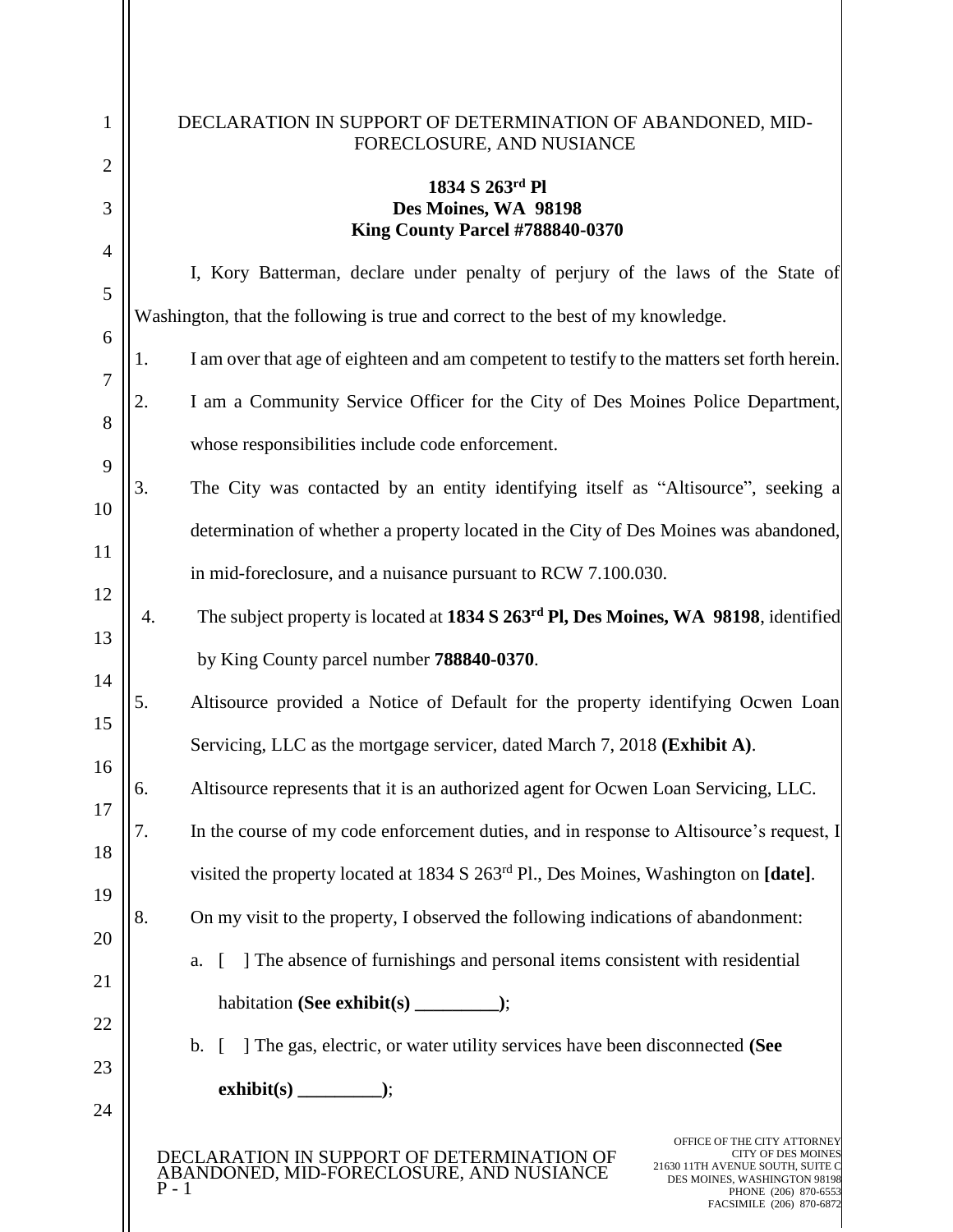| $\mathbf{1}$ | c.                                                                                | [ ] Statements by neighbors, passersby, delivery agents, or government                                                                                                                                                                                                   |  |  |  |
|--------------|-----------------------------------------------------------------------------------|--------------------------------------------------------------------------------------------------------------------------------------------------------------------------------------------------------------------------------------------------------------------------|--|--|--|
| 2            |                                                                                   |                                                                                                                                                                                                                                                                          |  |  |  |
| 3            | d.                                                                                | [ ] Multiple windows on the property are boarded up or closed off or are                                                                                                                                                                                                 |  |  |  |
| 4            |                                                                                   | smashed through, broken, or unhinged, or multiple window panes are broken and                                                                                                                                                                                            |  |  |  |
| 5            |                                                                                   |                                                                                                                                                                                                                                                                          |  |  |  |
| 6            | e.                                                                                | ] Doors on the residence are substantially damaged, broken off, unhinged, or<br>$\lceil$                                                                                                                                                                                 |  |  |  |
| 7            |                                                                                   |                                                                                                                                                                                                                                                                          |  |  |  |
| 8            | f.                                                                                | [ ] The property has been stripped of copper or other materials, or interior                                                                                                                                                                                             |  |  |  |
| 9            |                                                                                   |                                                                                                                                                                                                                                                                          |  |  |  |
| 10           | g.                                                                                | ] Law enforcement officials have received at least one report within the                                                                                                                                                                                                 |  |  |  |
| 11           |                                                                                   | immediately preceding six months of trespassing or vandalism or other illegal                                                                                                                                                                                            |  |  |  |
| 12           |                                                                                   | activities by persons who enter unlawfully on the property (See exhibit(s)                                                                                                                                                                                               |  |  |  |
| 13           |                                                                                   | $\qquad \qquad$ );                                                                                                                                                                                                                                                       |  |  |  |
| 14           | h.                                                                                | [ ] The property has been declared unfit for occupancy and ordered to remain                                                                                                                                                                                             |  |  |  |
| 15           | vacant and unoccupied pursuant to an order issued by a municipal or county        |                                                                                                                                                                                                                                                                          |  |  |  |
| 16           |                                                                                   |                                                                                                                                                                                                                                                                          |  |  |  |
| 17           | $\mathbf{i}$ .                                                                    | Construction was initiated on the property and was discontinued before                                                                                                                                                                                                   |  |  |  |
| 18           | completion, leaving a building unsuitable for occupancy, and construction has not |                                                                                                                                                                                                                                                                          |  |  |  |
| 19           |                                                                                   |                                                                                                                                                                                                                                                                          |  |  |  |
| 20           | $\mathbf{i}$ .                                                                    | [ ] Newspapers, circulars, flyers, or mail has accumulated on the property or the                                                                                                                                                                                        |  |  |  |
| 21           |                                                                                   | United States postal service has discontinued delivery to the property (See                                                                                                                                                                                              |  |  |  |
| 22           |                                                                                   |                                                                                                                                                                                                                                                                          |  |  |  |
| 23           |                                                                                   | k. [ ] Rubbish, trash, debris, neglected vegetation, or natural overgrowth has                                                                                                                                                                                           |  |  |  |
| 24           |                                                                                   |                                                                                                                                                                                                                                                                          |  |  |  |
|              | $P - 2$                                                                           | OFFICE OF THE CITY ATTORNEY<br><b>CITY OF DES MOINES</b><br>CLARATION IN SUPPORT OF DETERMINATION OF<br>21630 11TH AVENUE SOUTH, SUITE C<br>ABANDONED, MID-FORECLOSURE, AND NUSIANCE<br>DES MOINES, WASHINGTON 98198<br>PHONE (206) 870-6553<br>FACSIMILE (206) 870-6872 |  |  |  |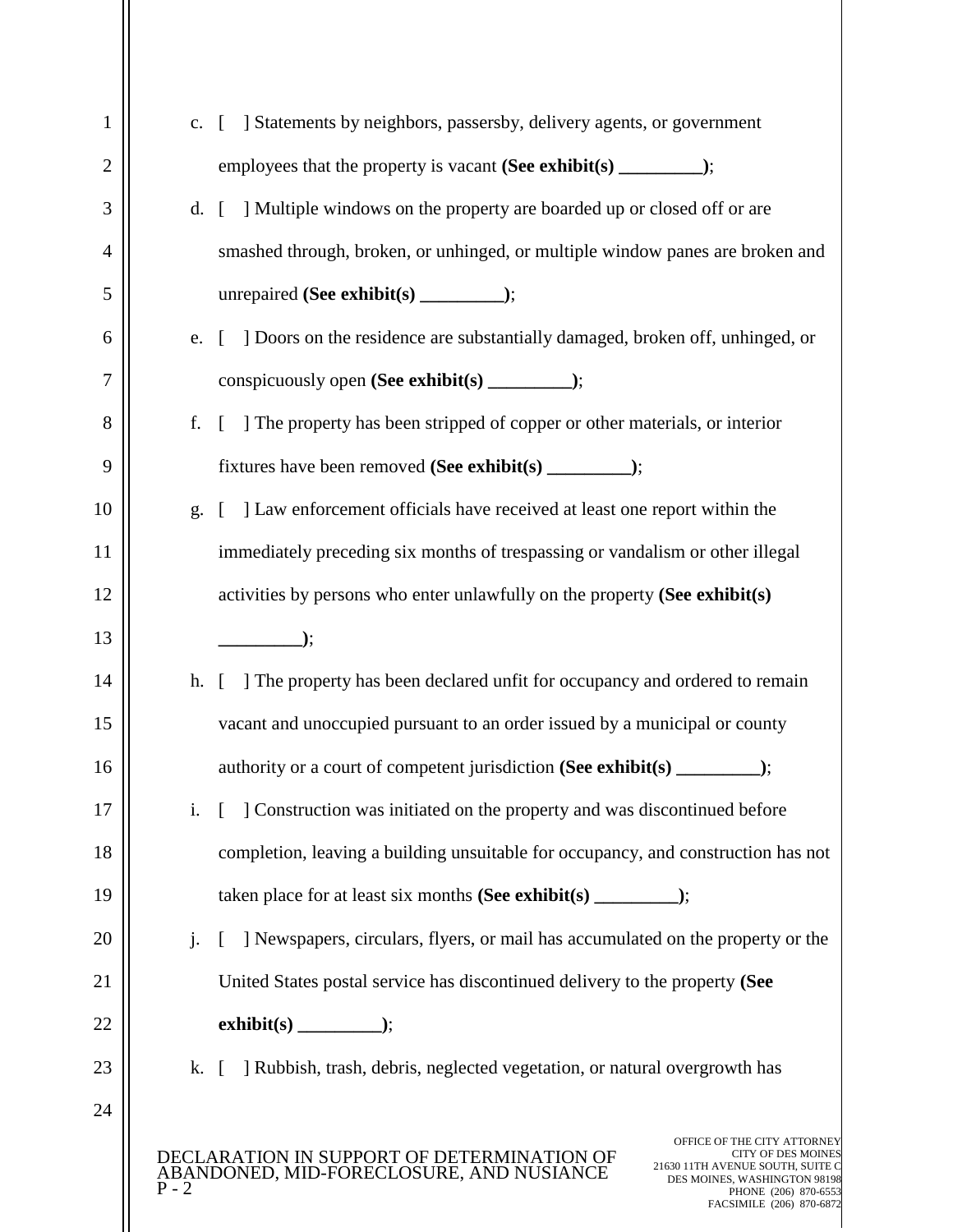| 1<br>2<br>3<br>4<br>5<br>6 |         | ] Hazardous, noxious, or unhealthy substances or materials have accumulated<br>$\mathbf{l}$ .<br>L<br>] Other credible evidence indicating the intent to vacate and abandon the<br>$\Box$<br>m.<br>property: |                                                                                                                                                                                  |
|----------------------------|---------|--------------------------------------------------------------------------------------------------------------------------------------------------------------------------------------------------------------|----------------------------------------------------------------------------------------------------------------------------------------------------------------------------------|
| 7<br>8                     |         | <u> 1989 - Johann Barn, amerikan berkema dalam berkema dalam berkema dalam berkema dalam berkema dalam berkema da</u>                                                                                        |                                                                                                                                                                                  |
| 9                          |         |                                                                                                                                                                                                              |                                                                                                                                                                                  |
| 10                         |         |                                                                                                                                                                                                              |                                                                                                                                                                                  |
| 11                         | 9.      | On my visit to the property, I observed the following conditions that constitute a                                                                                                                           |                                                                                                                                                                                  |
| 12                         |         | nuisance:                                                                                                                                                                                                    |                                                                                                                                                                                  |
| 13                         |         | <u> 1989 - Johann Barbara, martin amerikan basal dan berasal dalam basal dalam basal dalam basal dalam basal dala</u><br>a.                                                                                  |                                                                                                                                                                                  |
| 14                         |         | b.                                                                                                                                                                                                           |                                                                                                                                                                                  |
| 15                         |         | <u> 1989 - Johann Barn, amerikansk politiker (</u><br>$\mathbf{c}$ .                                                                                                                                         |                                                                                                                                                                                  |
| 16                         |         | $\mathbf{d}$ .                                                                                                                                                                                               |                                                                                                                                                                                  |
| 17                         |         | e.                                                                                                                                                                                                           |                                                                                                                                                                                  |
| 18                         |         | f.                                                                                                                                                                                                           |                                                                                                                                                                                  |
| 19                         |         | <u> 2000 - 2000 - 2000 - 2000 - 2000 - 2000 - 2000 - 2000 - 2000 - 2000 - 2000 - 2000 - 2000 - 2000 - 2000 - 200</u><br>g.                                                                                   |                                                                                                                                                                                  |
| 20                         | 10.     | Based on the factors observed in number 8 above, I have determined that the property                                                                                                                         |                                                                                                                                                                                  |
| 21                         |         | listed above is <b>abandoned</b> .                                                                                                                                                                           |                                                                                                                                                                                  |
| 22                         | 11.     | Based on the Notice of Default attached at Exhibit A, I have determined that the property                                                                                                                    |                                                                                                                                                                                  |
| 23                         |         | listed above is in mid-foreclosure.                                                                                                                                                                          |                                                                                                                                                                                  |
| 24                         | $P - 3$ | DECLARATION IN SUPPORT OF DETERMINATION OF<br>ABANDONED, MID-FORECLOSURE, AND NUSIANCE                                                                                                                       | OFFICE OF THE CITY ATTORNEY<br><b>CITY OF DES MOINES</b><br>21630 11TH AVENUE SOUTH, SUITE C<br>DES MOINES, WASHINGTON 98198<br>PHONE (206) 870-6553<br>FACSIMILE (206) 870-6872 |